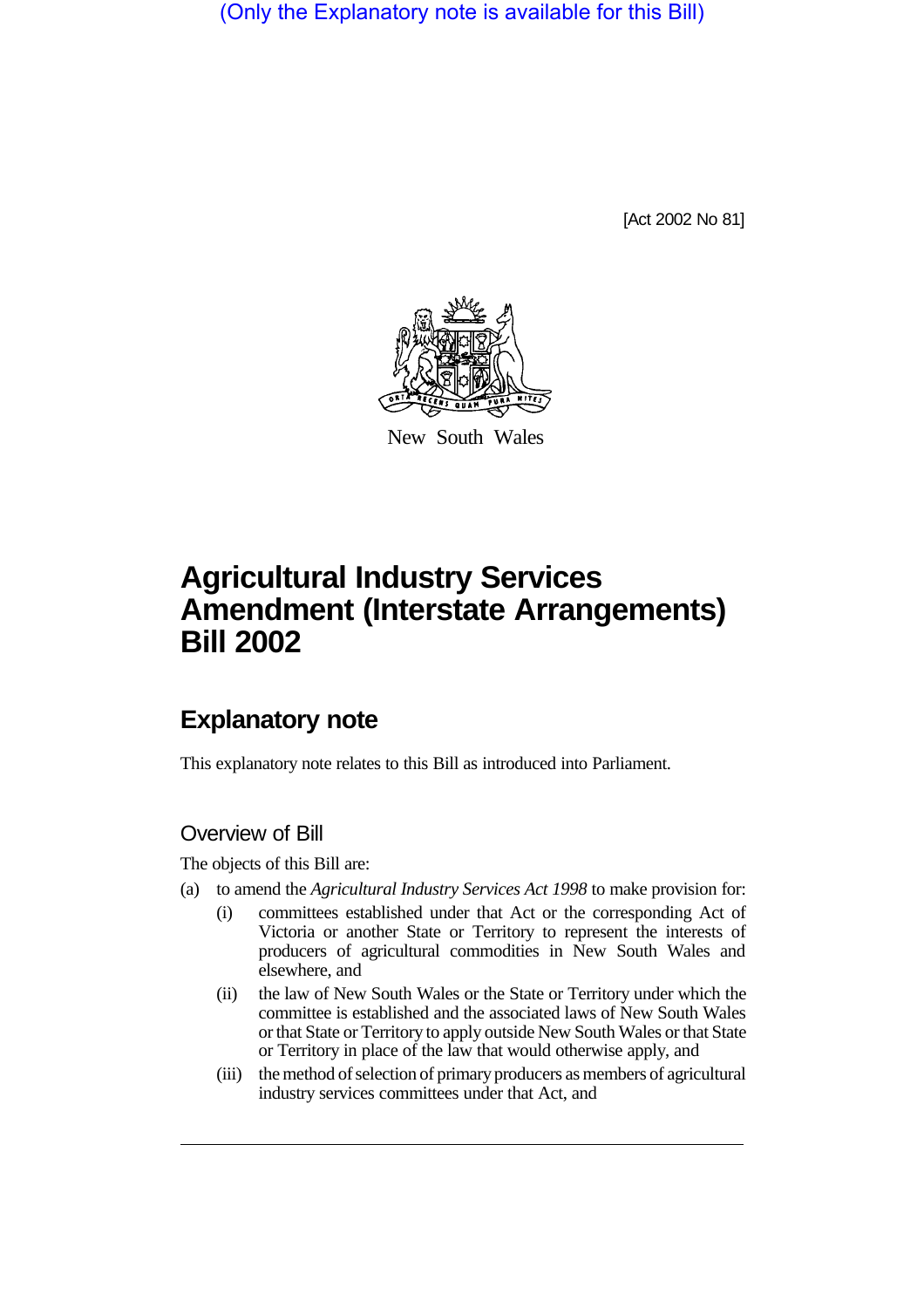Agricultural Industry Services Amendment (Interstate Arrangements) Bill 2002 [Act 2002 No 81]

Explanatory note

(b) to repeal the *Murray Valley Citrus Marketing Act 1989*.

Corresponding amendments to the *Agricultural Industry Development Act 1990* of Victoria (the *Victorian Act*) are being made and the *Murray Valley Citrus Marketing Act 1989* of Victoria is also being repealed.

It is proposed to hold a poll of Murray Valley citrus producers in New South Wales and Victoria to approve of the replacement of the existing Murray Valley Citrus Marketing Board of each State by a single committee established under the Victorian Act that will operate within the relevant production area in both New South Wales and Victoria.

Outline of provisions

### **Part 1 Preliminary**

**Clause 1** sets out the name (also called the short title) of the proposed Act.

**Clause 2** provides for the commencement of the proposed Act.

**Clause 3** is a formal provision giving effect to the Schedule of amendments to the *Agricultural Industry Services Act 1998* (*the Principal Act*).

**Clause 4** amends the *Murray Valley Citrus Marketing Act 1989* prior to its repeal by clause 5 to remove the requirement for periodic polls of registered producers to be taken to determine whether the Murray Valley Citrus Marketing Board constituted under that Act should be dissolved.

**Clause 5** repeals the *Murray Valley Citrus Marketing Act 1989*.

## **Schedule 1 Amendments**

**Schedule 1** [1] amends section 6 (3) of the Principal Act (which provides that more than half of the members of an agricultural industry services committee are to be elected from among the relevant primary producers) so as to enable the committee's foundation regulation to provide for any other method of selection approved at a poll of the primary producers. The *Murray Valley Citrus Marketing Act 1989* currently provides for producer members of the committee to be chosen by a specially constituted Selection Committee of industry and government representatives.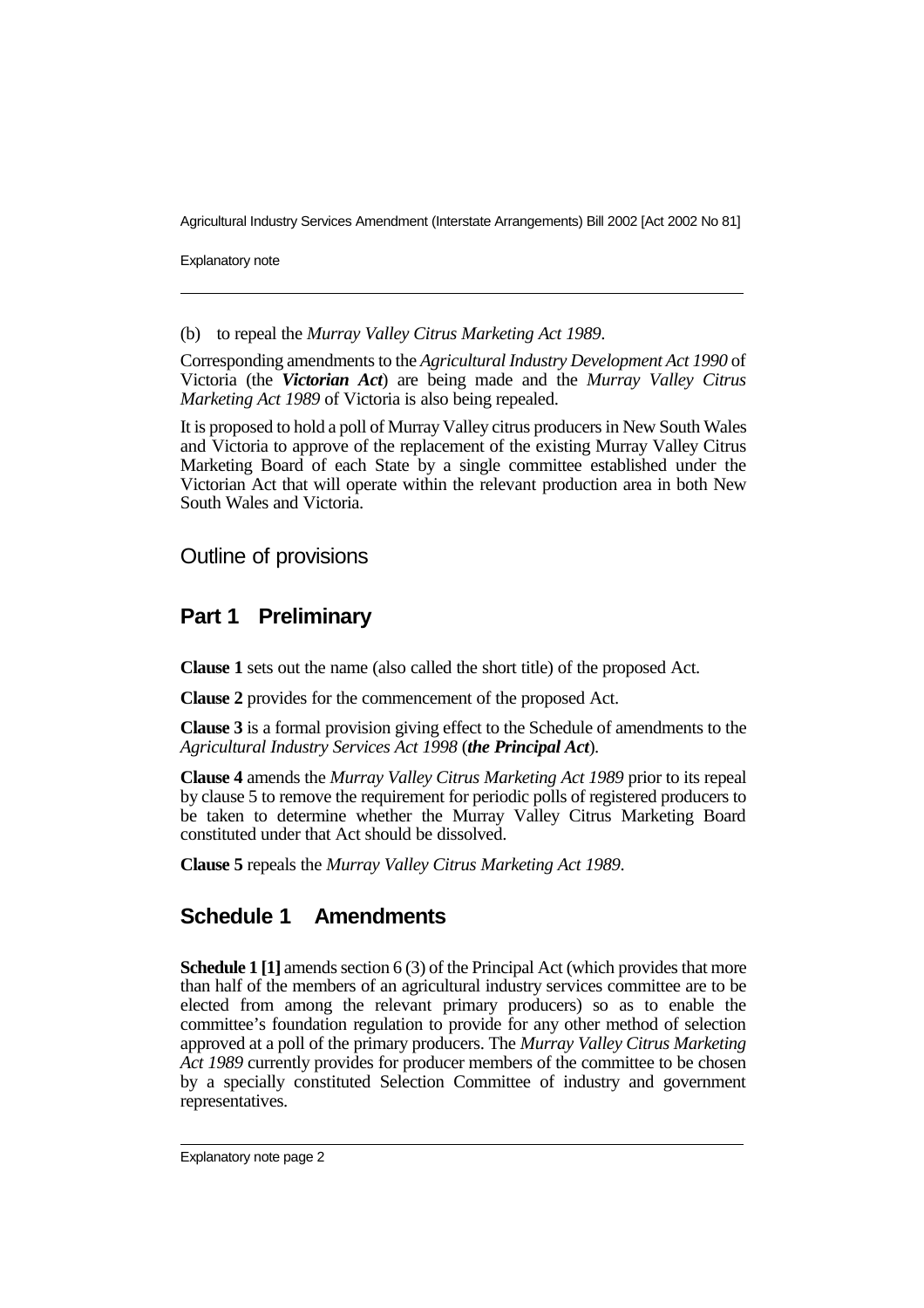Agricultural Industry Services Amendment (Interstate Arrangements) Bill 2002 [Act 2002 No 81]

Explanatory note

**Schedule 1 [3]** inserts new Part 3A (sections 32A–32J) into the Principal Act to make provision for the extra-territorial application of the Principal Act.

**Proposed section 32A** inserts definitions of certain words and expressions used in the proposed new Part. The proposed section provides that participating jurisdictions are Victoria and any other State or Territory declared under proposed section 32B.

**Proposed section 32B** enables a regulation to be made declaring another State or Territory (apart from Victoria) to be a participating jurisdiction, and declaring legislation of a participating jurisdiction to be corresponding agricultural industry services legislation for the purposes of the Principal Act.

**Proposed section 32C** provides for the making of a foundation regulation under the Principal Act establishing a new agricultural industry services committee that has effect in New South Wales and in a participating jurisdiction. The establishment of such a committee is subject to a poll of producers in NSW approving of the establishment of the new committee. In addition, the requirements of the corresponding legislation of the participating jurisdiction for recognition of a NSW committee operating in that jurisdiction must be satisfied (under the proposed Victorian legislation recognition will depend on approval at a poll of the producers in Victoria).

**Proposed section 32D** enables the making of a regulation recognising a foundation instrument of a participating jurisdiction that establishes a committee in that jurisdiction that will also have effect in NSW. The proposed section will be used to recognise the establishment of a Victorian committee for citrus grown in the Murray Valley (if producers in NSW and Victoria approve of the establishment of such a committee).

**Proposed section 32E** provides for the application of NSW agricultural industry services legislation and associated laws in a participating jurisdiction (where that jurisdiction recognises the establishment of a NSW committee for primary producers in that jurisdiction).

**Proposed section 32F** provides for the exercise of functions conferred on persons under the agricultural industry services legislation or associated laws of New South Wales in an area of a participating jurisdiction. The courts and tribunals of New South Wales are given jurisdiction over matters arising under that legislation or those laws as they apply in the participating jurisdiction.

**Proposed section 32G** provides that the corresponding legislation and associated laws of a participating jurisdiction apply, in the case of a recognised foundation instrument of the participating jurisdiction, in the area of New South Wales to